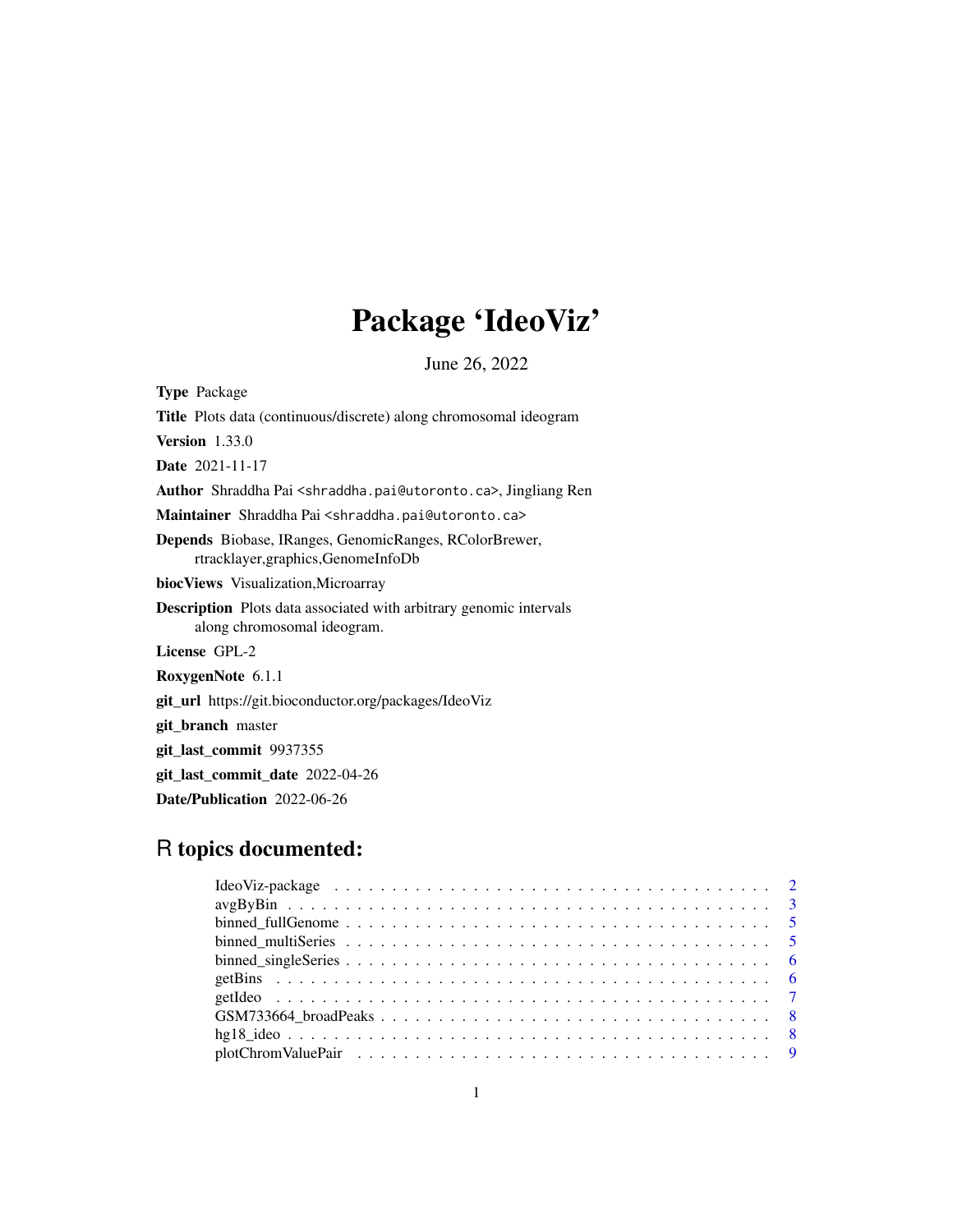#### <span id="page-1-0"></span>2 IdeoViz-package

| Index | 14 |
|-------|----|
|       |    |
|       |    |
|       |    |
|       |    |

IdeoViz-package *Plots continuous or discrete data along chromosomal ideogram*

#### Description

Plotting discrete or continuous dataseries in the context of chromosomal location has several useful applications in genomic analysis. Examples of possible metrics include RNA expression levels, densities of epigenetic marks or genomic variation, while applications could range from the analysis of a single variable in a single context, to multiple measurements in several biological contexts (e.g. age/sex/tissue/disease context). Visualization of metrics against the chromosome could identify:

- 1. could identify distinctive spatial distribution that could further hypotheses about the functional role of the metric (e.g. telocentric or pericentromeric enrichment)
- 2. could highlight distribution differences between different groups of samples, suggesting different regulatory mechanisms; in extreme cases, visualization may identify large genomic foci of differences
- 3. could confirm that a quantitative difference measured between groups of interest is consistent throughout the genome (i.e. that there are no foci, and that the change is global).

This package provides a method to plot one or several dataseries against the chromosomal ideogram. It provides some simple options (vertical/horizontal orientation, display in bars or linegraphs). Data are expected to be binned; IdeoViz provides a function for user-specified bin widths. Ideograms for the genome of choice can also be automatically downloaded from UCSC using the getIdeo() function.

#### Details

| IdeoViz                                                                   |
|---------------------------------------------------------------------------|
| Package                                                                   |
| Plots data (continuous/discrete) along chromosomal ideogram               |
| 0.99.1                                                                    |
| 2013-06-26                                                                |
| Shraddha Pai <shraddha.pai@camh.ca>, Jingliang Ren</shraddha.pai@camh.ca> |
| Shraddha Pai <shraddha.pai@camh.ca></shraddha.pai@camh.ca>                |
| Biobase, IRanges, GenomicRanges, RColorBrewer, rtracklayer                |
| Visualization, Microarray                                                 |
| $GPL-2$                                                                   |
|                                                                           |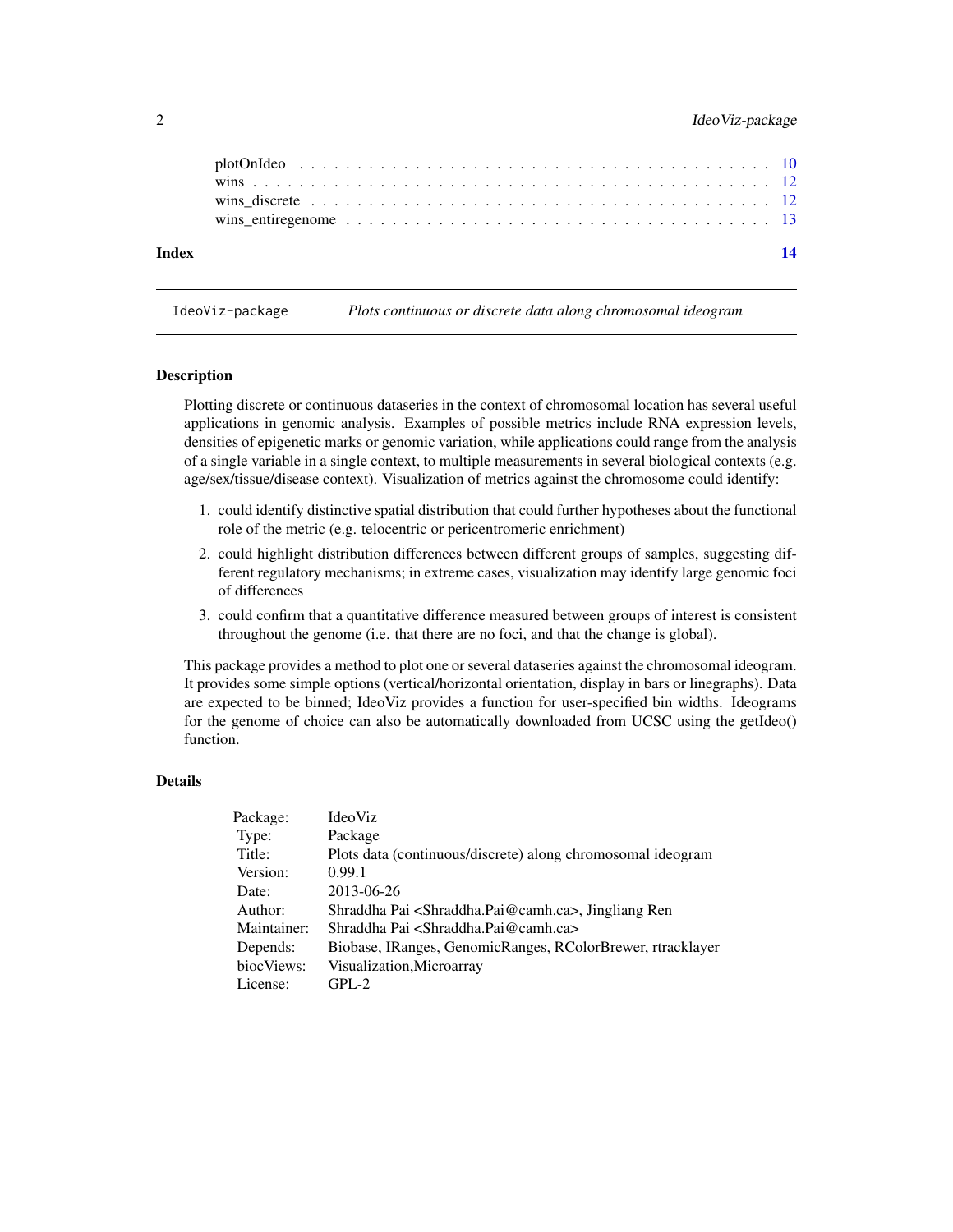#### <span id="page-2-0"></span>avgByBin 3

#### Author(s)

Shraddha Pai <Shraddha.Pai@camh.ca>, Jingliang Ren

avgByBin *Aggregates data by genomic bins*

#### Description

Aggregates data by genomic bins

#### Usage

```
avgByBin(xpr, featureData, target_GR, justReturnBins = FALSE,
  getBinCountOnly = FALSE, FUN = mean, doSampleCor = FALSE,
   verbose = FALSE)
```
#### Arguments

| xpr             | (data.frame or matrix) Locus-wise values. Rows correspond to genomic inter-<br>vals (probes, genes, etc.,) while columns correspond to individual samples                                                                                                                                                          |
|-----------------|--------------------------------------------------------------------------------------------------------------------------------------------------------------------------------------------------------------------------------------------------------------------------------------------------------------------|
| featureData     | (data.frame or GRanges) Locus coordinates. Row order must match xpr. Col-<br>umn order should be: 1. chrom, 2. locus start, 3. locus end. All elements are<br>assumed to be of identical width. Coordinates must be zero-based or one-based,<br>but not half-open. Coordinate system must match that of target_GR. |
| target_GR       | (GRanges) Target intervals, with coordinate system matching that of feature-<br>Data.                                                                                                                                                                                                                              |
| justReturnBins  | (logical) when TRUE, returns the coordinates of the bin to which each row be-<br>longs. Does not aggregate data in any way. This output can be used as input for<br>more complex functions with data from each bin.                                                                                                |
| getBinCountOnly |                                                                                                                                                                                                                                                                                                                    |
|                 | (logical) when TRUE, does not aggregate or expect xpr. Only returns number of<br>overlapping subject ranges per bin. Speeds up computation.                                                                                                                                                                        |
| <b>FUN</b>      | (function) function to aggregate data in bin                                                                                                                                                                                                                                                                       |
| doSampleCor     | (logical) set to TRUE to compute mean pairwise sample correlation (Pearson<br>correlation) for each bin; when TRUE, this function overrides FUN.                                                                                                                                                                   |
| verbose         | (logical) print status messages                                                                                                                                                                                                                                                                                    |
|                 |                                                                                                                                                                                                                                                                                                                    |

#### Details

Computed mean value of binned data. This function assumes that all elements in featureData have identical width. If provided with elements of disparate widths, the respective widths are not weighted averaging. This behaviour may change in future versions of IdeoViz. This function allows the user to bin data if this hasn't already been done, and is a step involved in preparing the data for plotOnIdeo(). This function computes binned within-sample average of probes overlapping the same range. Where a range overlaps multiple bins, it gets counted in all.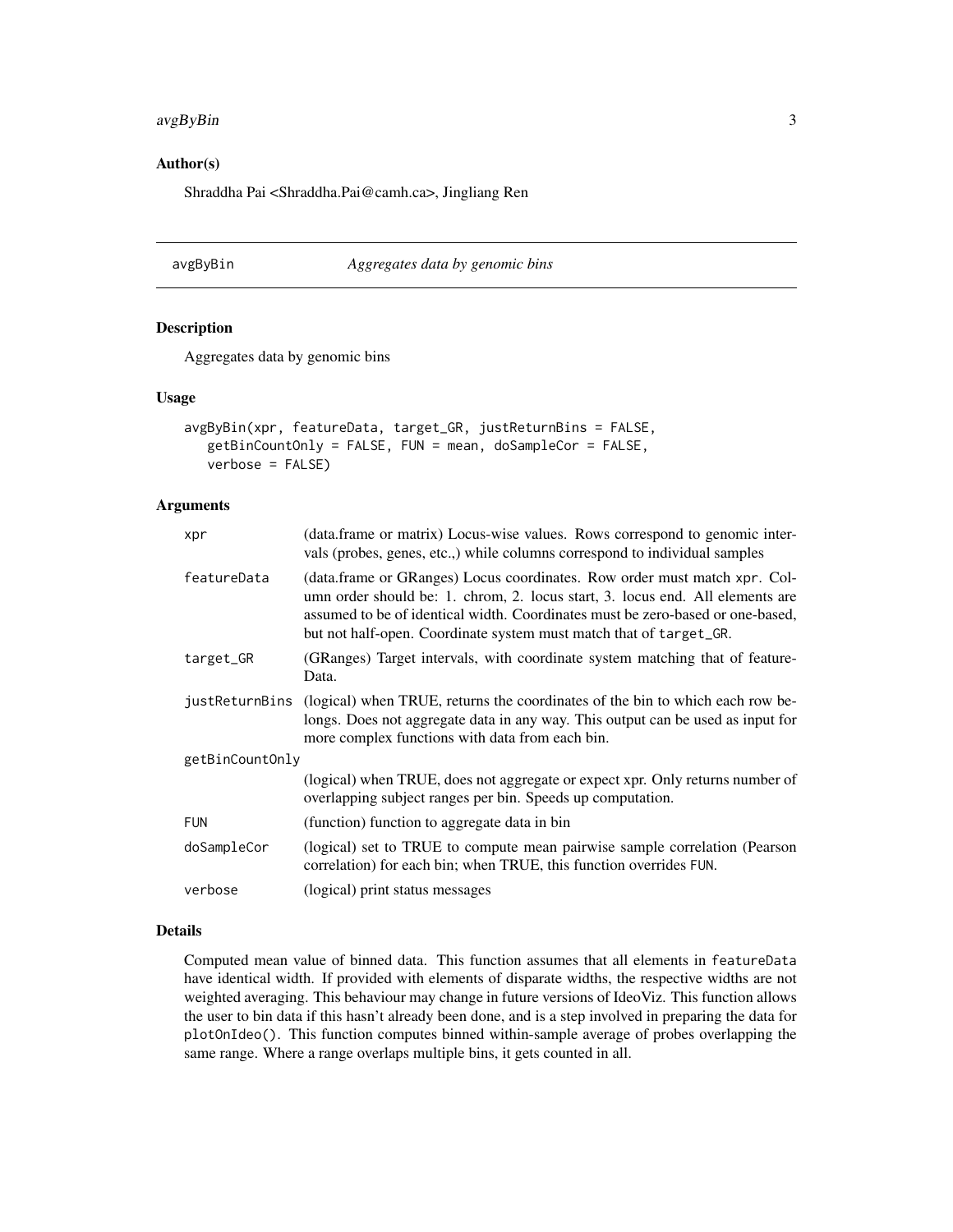#### Value

(GRanges) Binned data or binning statistics; information returned for non-empty bins only. The default for this function is to return binned data; alternately, if justReturnBins=TRUE or getBinCountOnly=TRUE the function will return statistics on bin counts. The latter may be useful to plot spatial density of the input metric.

The flags and output types are presented in order of evaluation precedence:

- 1. If getBinCountOnly=TRUE, returns a list with a single entry: *bin\_ID*: (data.frame) bin information: chrom, start, end, width, strand, index, and count. "index" is the row number of *target\_GR* to which this bin corresponds
- 2. If justReturnBins=TRUE and getBinCountOnly=FALSE, returns a list with three entries:
	- (a) *bin\_ID*: same as *bin\_ID* in output 1 above
	- (b) *xpr*:(data.frame) *B*-by-*n* columns where *B* is total number of [*target\_GR*, *featureData*] overlaps (see next entry, *binmap\_idx*) and *n* is number of columns in *xpr*; column order matches *xpr*. Contains sample-wise data "flattened" so that each [target,subject] pair is presented. More formally, entry [*i*,*j*] contains expression for overlap of row *i* from *binmap\_idx* for sample *j* (where  $1 \le i \le B$ ,  $1 \le j \le n$ )
	- (c) *binmap\_idx*:(matrix) two-column matrix: 1) target\_GR row, 2) row of featureData which overlaps with index in column 1. (matrix output of GenomicRanges::findOverlaps()))
- 3. Default: If justReturnBins=FALSE and getBinCountOnly=FALSE, returns a GRanges object. Results are contained in the elementMetadata slot. For a dataset with *n* samples, the table would have  $(n+1)$  columns; the first column is *bin\_count*, and indicates number of units contained in that bin. Columns  $(2:(n+1))$  contain binned values for each sample in column order corresponding to that of *xpr*.

For doSampleCor=TRUE, result is in a metadata column with name "mean\_pairwise"cor". Bins with a single datapoint per sample get a value of NA.

#### See Also

getIdeo(), getBins()

```
ideo_hg19 <- getIdeo("hg19")
data(GSM733664_broadPeaks)
chrom_bins <- getBins(c("chr1","chr2","chrX"),
ideo_hg19,stepSize=5*100*1000)
# default binning
mean_peak <- avgByBin(data.frame(value=GSM733664_broadPeaks[,7]),
GSM733664_broadPeaks[,1:3], chrom_bins)
# custom function
median_peak <- avgByBin(
data.frame(value=GSM733664_broadPeaks[,7]),
GSM733664_broadPeaks[,1:3], chrom_bins, FUN=median)
# mean pairwise sample correlation
data(binned_multiSeries)
bins2 <- getBins(c("chr1"), ideo_hg19, stepSize=5e6)
samplecor <- avgByBin(mcols(binned_multiSeries)[,1:3], binned_multiSeries, bins2, doSampleCor=TRUE)
# just get bin count
```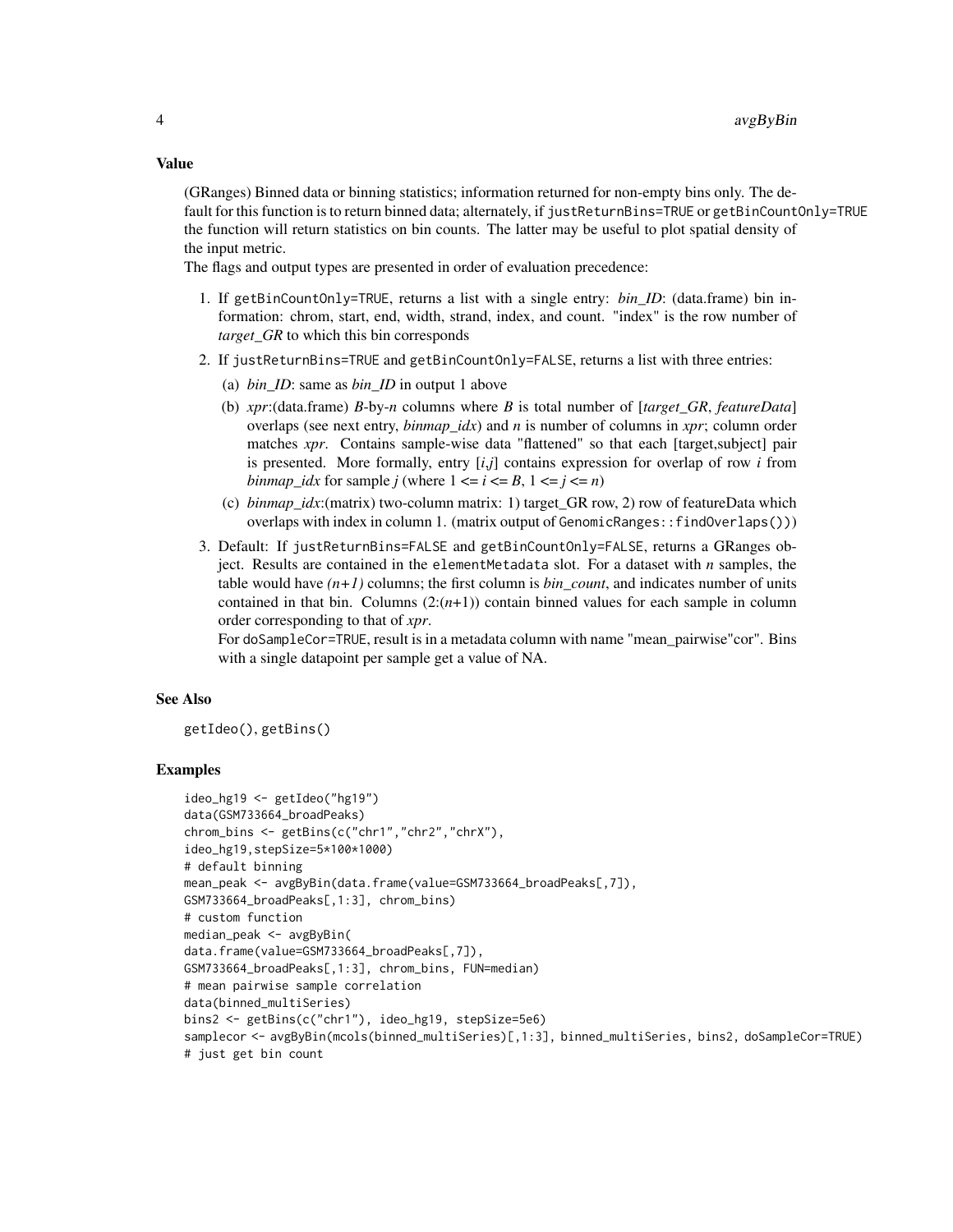```
binstats <- avgByBin(data.frame(value=GSM733664_broadPeaks[,7]),
GSM733664_broadPeaks[,1:3], chrom_bins, getBinCountOnly=TRUE)
```
binned\_fullGenome *Data for example 3.*

#### Description

Simulated data spanning all autosomes and X,Y chromosomes of the human genome (build hg18). Values consist of a single dataseries of random uniform distribution between  $-1$  and  $+1$ . The chromosomes are tiled in 1Mb bins and coordinates are one-based.

#### Usage

```
data(binned_fullGenome)
```
#### Source

Simulated data, generated by Shraddha Pai

#### Examples

```
data(binned_fullGenome)
head(binned_fullGenome)
seqlevels(binned_fullGenome)
```
binned\_multiSeries *Data for vignette example 1.*

#### **Description**

A simulated dataseries spanning chr1,chrX,chrY of the human genome (build hg18). Values consist of five series constructed to show mostly random behaviour with the exception of elevated signal in a few regions. The chromosomes are tiled in 1Mb bins and coordinates are one-based.

#### Usage

```
data(binned_multiSeries)
```
#### Source

Simulated data, generated by Shraddha Pai

```
data(binned_multiSeries)
head(binned_multiSeries)
```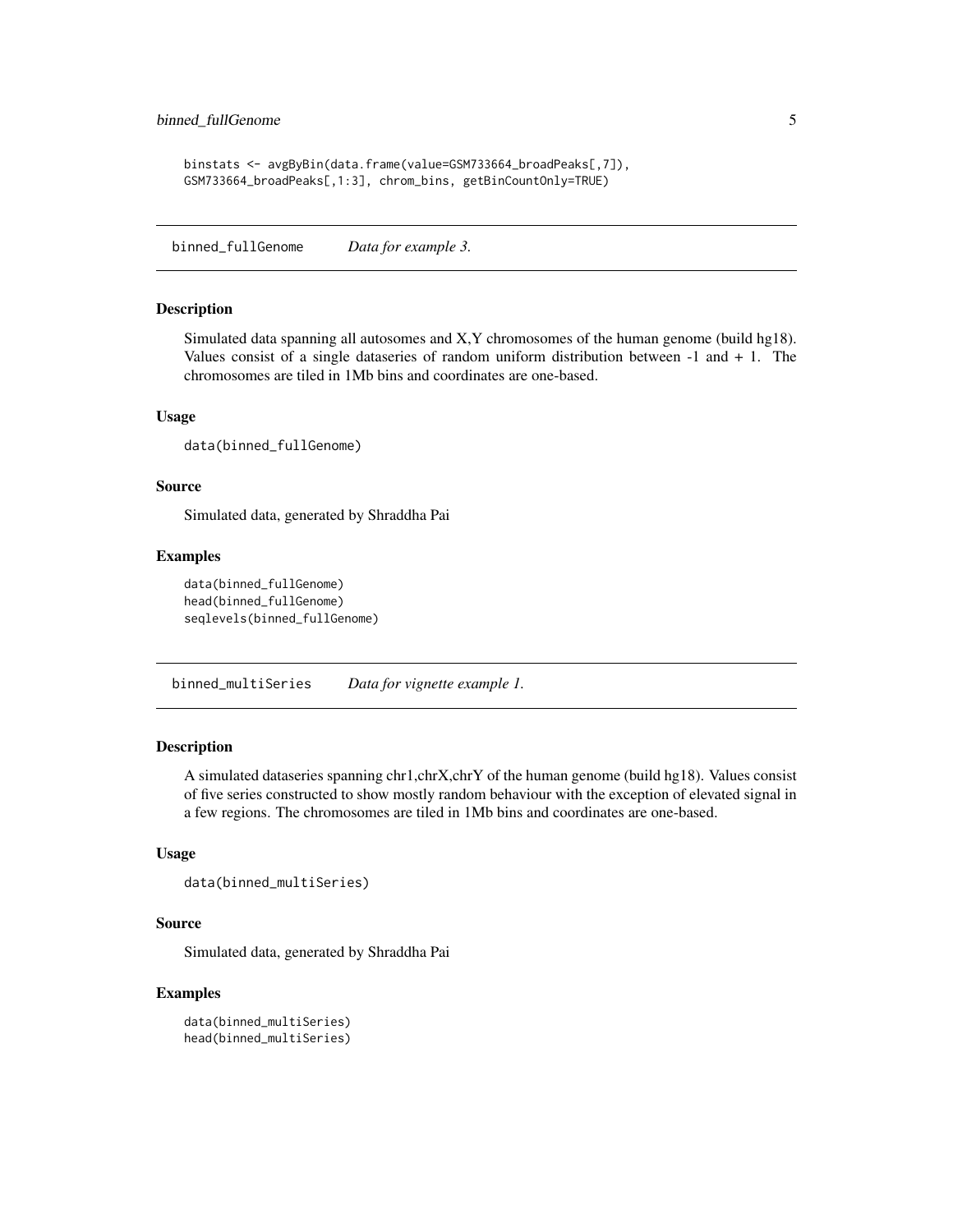<span id="page-5-0"></span>binned\_singleSeries *Data for example 2.*

#### Description

Simulated data spanning 3 human chromosomes and varying in a random uniform distribution between -1 and +1.

#### Usage

```
data(binned_singleSeries)
```
#### Source

Simulated data by Shraddha Pai

#### Examples

```
data(binned_singleSeries)
head(binned_singleSeries)
```
getBins *getBins*

#### Description

getBins

#### Usage

getBins(chroms, ideo, binLim = NULL, stepSize)

#### Arguments

| chroms   | (character) chromosomes to generate bins for                                                                                       |
|----------|------------------------------------------------------------------------------------------------------------------------------------|
| ideo     | (data.frame) ideogram table as generated by getIdeo(). See that function for<br>details.                                           |
| stepSize | (integer) bin size in bases                                                                                                        |
| binLim   | (numeric, length 2) [start, end] of genomic range to generate bins for. A value<br>of NULL results in binning of entire chromosome |

#### Details

Get uniformly-sized bins of specified width This is a helper function used to generate binned data for plotOnIdeo(). It takes the chromosome-wide extents from *ideo*, which is essentially the *cyto-BandIdeo* table from UCSC browser with the header as the first row. A use case is to generate bins using this function and supply the output to avgByBin() to bin the data.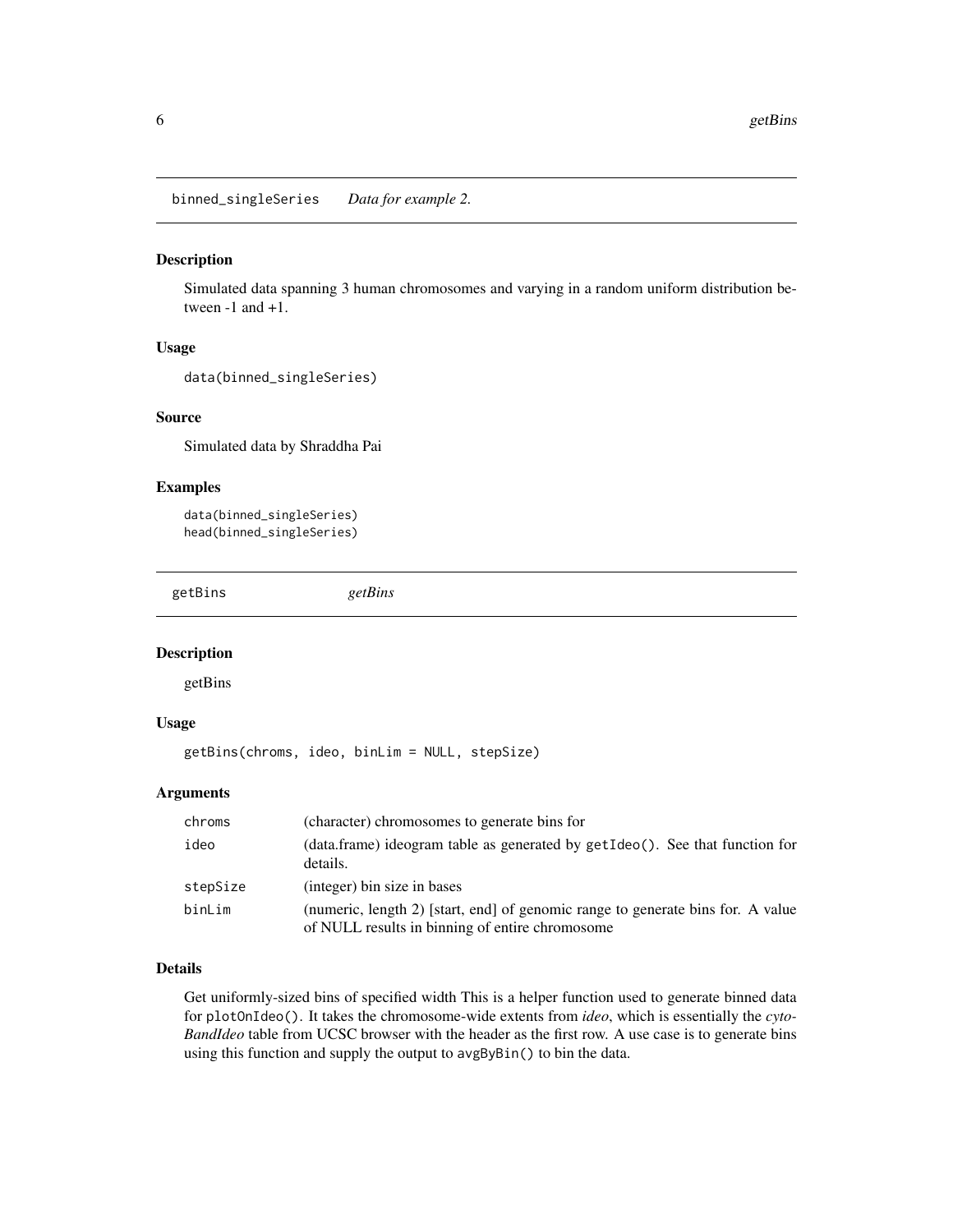#### <span id="page-6-0"></span>getIdeo and the set of the set of the set of the set of the set of the set of the set of the set of the set of the set of the set of the set of the set of the set of the set of the set of the set of the set of the set of t

#### Value

(GRanges) bin ranges in 1-base coordinates

#### See Also

```
getIdeo(),avgByBin()
```
#### Examples

```
ideo_hg19 <- getIdeo("hg19")
chrom_bins <- getBins(c("chr1","chr2","chrX"), ideo_hg19,stepSize=5*100*1000)
```
getIdeo *Download ideogram table from UCSC*

#### Description

Download ideogram table from UCSC

#### Usage

getIdeo(ideoSource)

#### Arguments

ideoSource (character) Genome build for data (e.g. mm10).

#### Details

Download table containing chromosomal extent and band locations from the UCSC genome browser Uses rtracklayer to retrieve the *cytoBandIdeo*. table from the UCSC genome browser. The *cyto-BandIdeo* table contains chromosomal ideogram information and is used to graph the chromosomal bands in plotOnIdeo(). This table is provided as input to plotOnIdeo(). In the case where the user bins the data, the output of this function can also be used as input to generate bin coordinates for binning the data (see avgByBin()).

#### Value

(data.frame) ideogram table

#### See Also

avgByBin(),getBins()

#### Examples

getIdeo("mm9")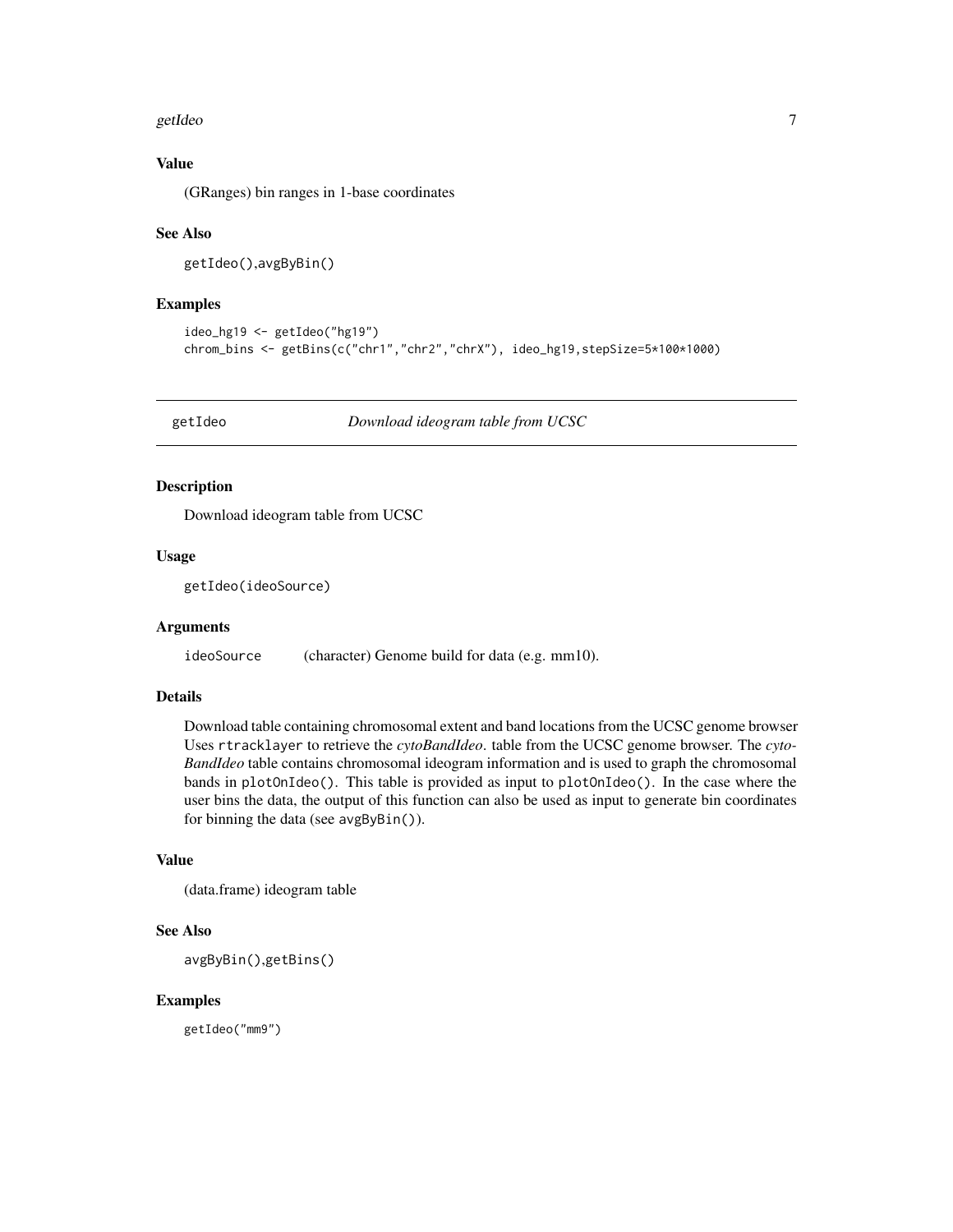<span id="page-7-0"></span>GSM733664\_broadPeaks *Data for vignette example 4.*

#### Description

Broadpeaks file mapping H3K9me3 marks in human lymphoblastoid cells (peaks from chr1, chr2, and chrX).

#### Usage

```
data(GSM733664_broadPeaks)
```
#### Details

GEO accession GSM733664, subset containing chr1,chr2,and chrX peaks.

#### References

ENCODE Project Consortium, Bernstein BE, Birney E, Dunham I, Green ED, Gunter C, Snyder M. An integrated encyclopedia of DNA elements in the human genome. Nature. 2012 Sep 6;489(7414):57-74.

#### Examples

```
data(GSM733664_broadPeaks)
head(GSM733664_broadPeaks)
```
hg18\_ideo *Ideogram table for hg18*

#### Description

Cytoband information for all chromosomes in human genome build hg18. Used for vignette examples.

#### Usage

```
data(hg18_ideo)
```
#### Source

UCSC genome browser.

#### Examples

data(hg18\_ideo) head(hg18\_ideo)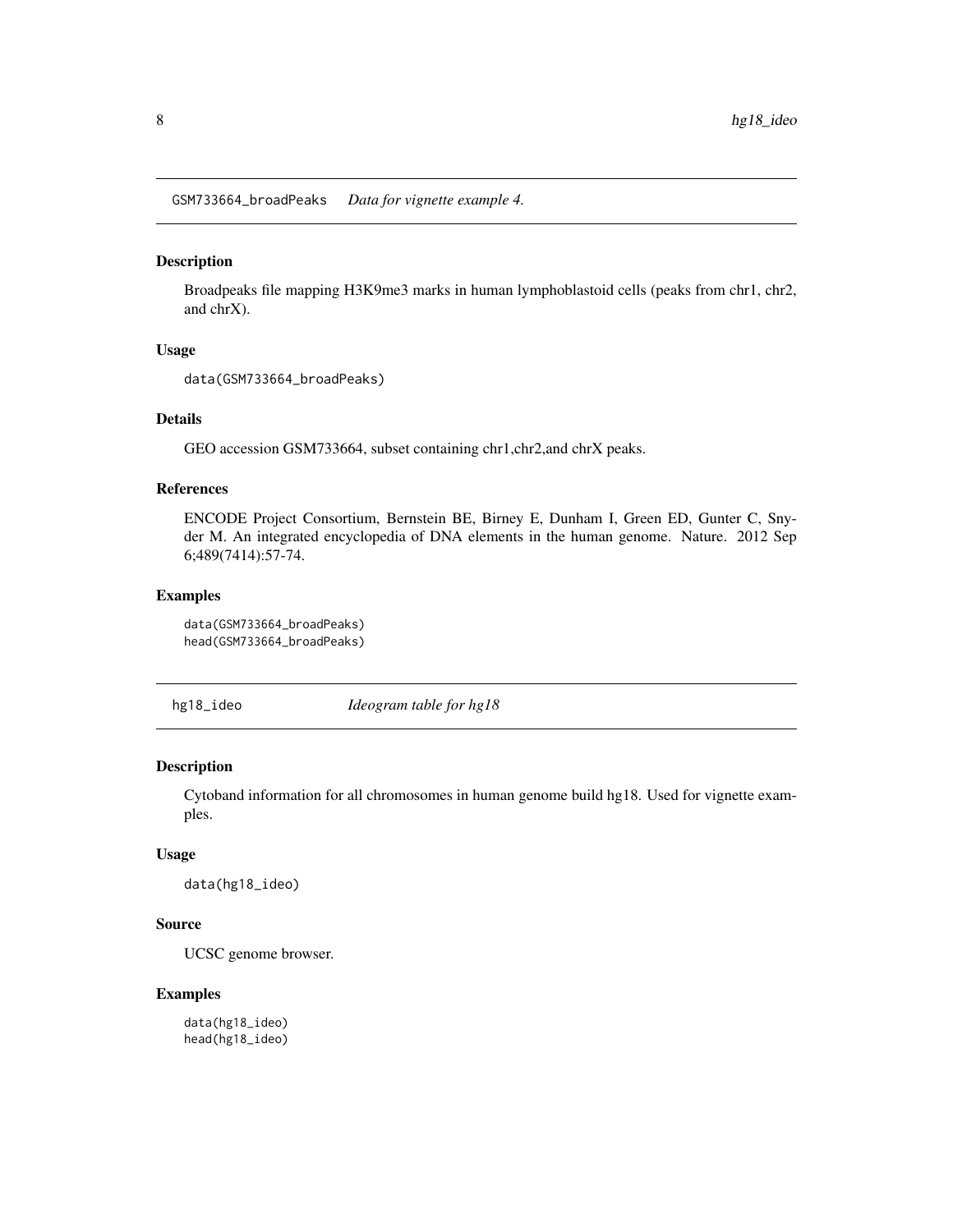<span id="page-8-0"></span>plotChromValuePair *Base function which plots the ideogram and superimposed data for a single chromosome. plotOnIdeo() calls this function and stacks the resulting output.*

#### Description

Base function which plots the ideogram and superimposed data for a single chromosome. plotOnIdeo() calls this function and stacks the resulting output.

#### Usage

```
plotChromValuePair(chrom, cytoTable, bpLim, vertical,
values_GR,val_range, col, value_cols = "values", default_margins,
addScale, ablines_y, smoothVals, span=0.03, verbose = FALSE, ...)
```
#### Arguments

| $\cdots$                         | arguments to $axis(), line(), and rect()$                                                    |
|----------------------------------|----------------------------------------------------------------------------------------------|
| chrom(character)                 |                                                                                              |
|                                  | chromosome(s) to create ideograms for                                                        |
| cytoTable(data.frame)            |                                                                                              |
|                                  | loaded ideogram table. (see ideoTable argument to plotOnIdeo())                              |
|                                  | bpLim(numeric) (aka xlim); display only a section of the chromosome and the corresponding    |
|                                  | values                                                                                       |
| vertical(logical)                |                                                                                              |
|                                  | if TRUE, chromosomes will be plotted vertically                                              |
|                                  | values_GR(list or GenomicRanges) If plotType is "lines" or "rect", the function expects this |
|                                  | to be a GRanges() object with data series in metadata columns. If plotType is                |
|                                  | "seg_tracks" this is a list of GRanges(), each entry of which represents a track.            |
| val_range(numeric)               |                                                                                              |
|                                  | (aka ylim); y-axis scale for data series                                                     |
| col(character) colour for series |                                                                                              |
| value_cols(character)            |                                                                                              |
|                                  | column name for series to plot                                                               |
| default_margins(numeric)         |                                                                                              |
|                                  | page inner margins (in inches)                                                               |
| addScale(logical)                |                                                                                              |
|                                  | if FALSE, bp positions will be hidden                                                        |
| ablines_y(numeric)               |                                                                                              |
|                                  | when specified, will draw reference lines on the y-axis                                      |
| smoothVals(logical)              |                                                                                              |
|                                  | when T applies loess() to each series                                                        |
| span(numeric) loess::span()      |                                                                                              |
| verbose(logical)                 |                                                                                              |
|                                  | print messages                                                                               |
|                                  |                                                                                              |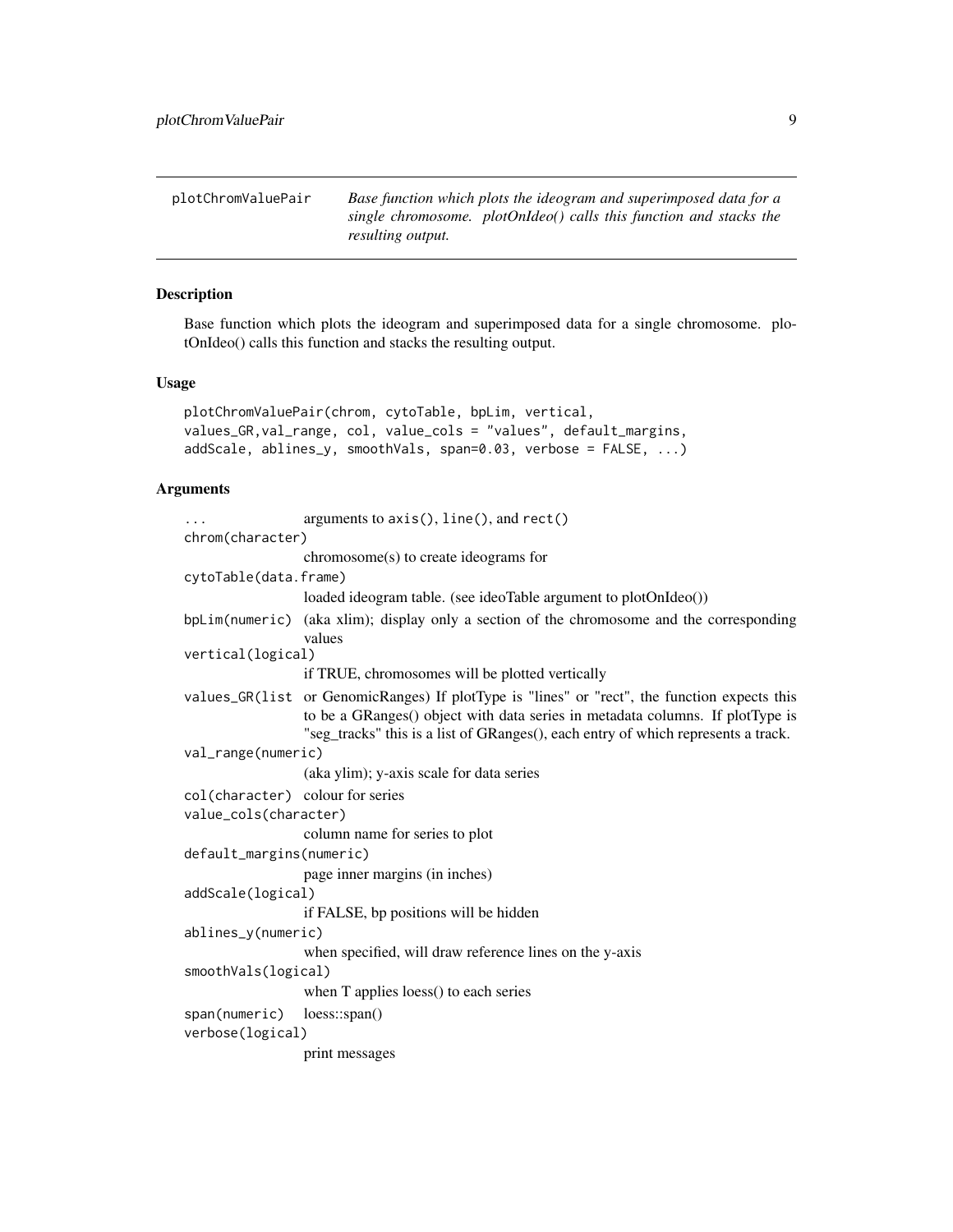#### <span id="page-9-0"></span>Details

Plots one unit of chromosome ideogram with dataseries superimposed. Usually, the user can avoid this function and directly call plotOnIdeo(). However, this function may be used in cases where further plot customization is required.

#### See Also

plotOnIdeo()

#### Examples

```
data(hg18_ideo)
data(binned_multiSeries)
layout(matrix(1:2, byrow=TRUE,ncol=1),heights=c(2.5,1))
plotChromValuePair("chr1",hg18_ideo,
values_GR=binned_multiSeries,
value_cols=colnames(mcols(binned_multiSeries)),plotType='lines',
col=1:5,val_range=c(0,10),bpLim=NULL,vertical=FALSE,addScale=TRUE,
ablines_y=NULL,smoothVals=FALSE,default_margins=c(0.5,.5,.1,.1))
```
plotOnIdeo *Plot data superimposed on chromosomal ideogram*

#### Description

Plot data superimposed on chromosomal ideogram

#### Usage

```
plotOnIdeo(chrom = stop("enter chromosome(s) to plot"), ideoTable,
    values_GR, value_cols = "values", plotType = "lines",
 col = "orange",bpLim = NULL, val_range = NULL, addScale = TRUE, scaleChrom = TRUE,
    vertical = FALSE, addOnetoStart = TRUE, smoothVals = FALSE,
cex.axis = 1, plot_title = NULL, ablines_y = NULL, cex.main=1, ...)
```
#### Arguments

| chrom      | (character) chromosome(s) to create ideograms for                                                                                                                                                           |
|------------|-------------------------------------------------------------------------------------------------------------------------------------------------------------------------------------------------------------|
| ideoTable  | $(data.frame)$ ideogram table. See getIdeo()                                                                                                                                                                |
| values_GR  | (GenomicRanges) data to be plotted must be in metadata columns                                                                                                                                              |
| value_cols | (character) which series to plot. Should be column names of the mcols() slot of<br>values GR                                                                                                                |
| plotType   | (character) Plot type for each series. Values can be "lines" or "rect" to plot lines<br>or barplots respectively. The latter is not recommended when several series are<br>to be plotted on the same axis.) |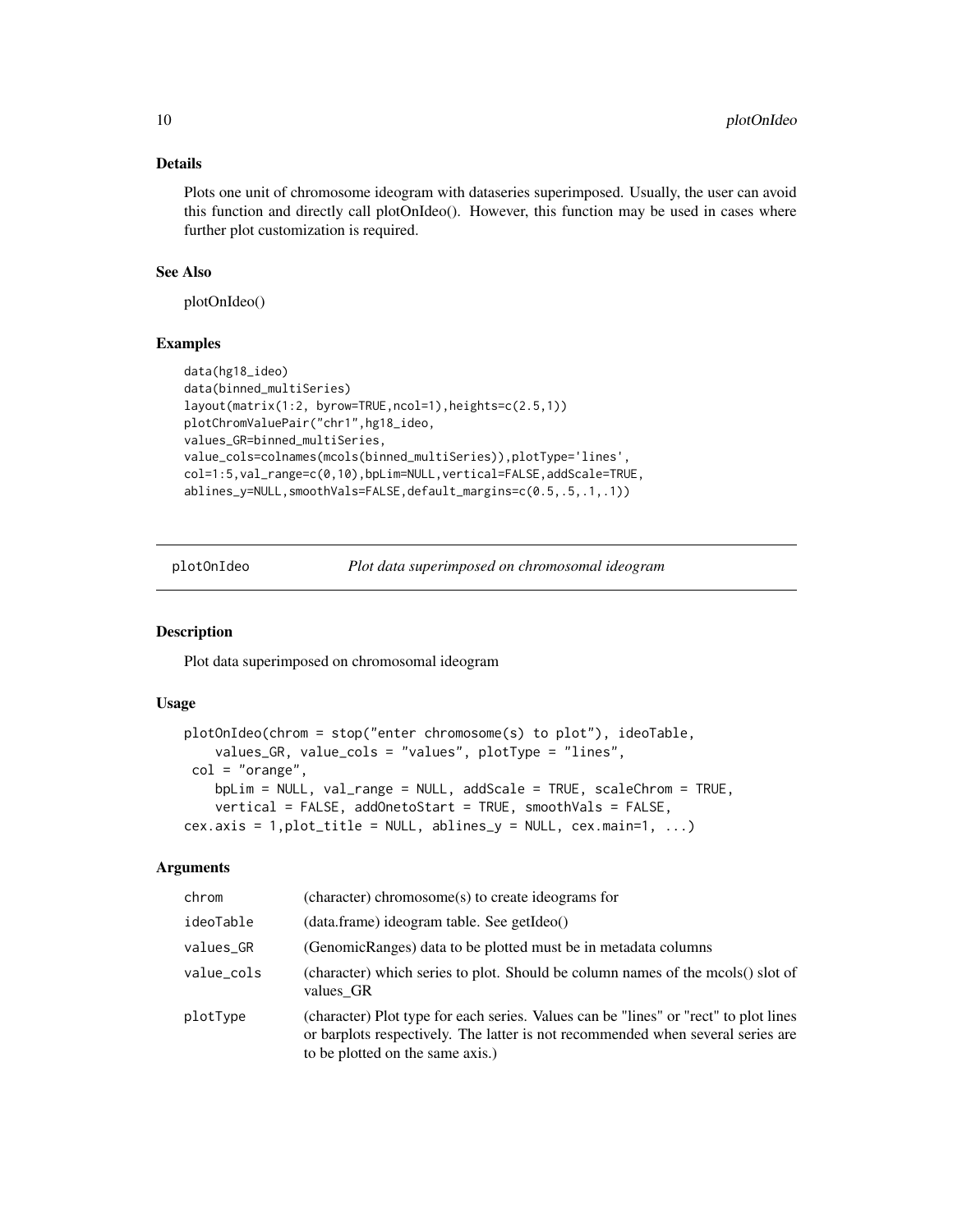| col           | (character) vector of colors for data series. If provided as a named vector, will<br>use the metadata column "group" to code points by colour. This option is avail-<br>able for plotType="seg_tracks" only.                  |
|---------------|-------------------------------------------------------------------------------------------------------------------------------------------------------------------------------------------------------------------------------|
| bpLim         | (numeric) (xlim); display only a section of the chromosome and the correspond-<br>ing values                                                                                                                                  |
| val_range     | (numeric) (ylim); y-axis scale for data series                                                                                                                                                                                |
| addScale      | (logical) if TRUE, bp positions will be shown along the chromosomes. This<br>feature should be turned off if numerous chromosomes' worth of data are being<br>plotted and all objects don't fit on the final graphics device. |
| scaleChrom    | (logical) if FALSE, all chroms will display as the same size. scaleChrom will<br>be ignored if bpLim is not NULL                                                                                                              |
| vertical      | (logical) if TRUE, chromosomes will be plotted vertically                                                                                                                                                                     |
| addOnetoStart | (logical) if TRUE, adds 1 to chromStart. Useful to convert data in half-open<br>coordinates - which is all data from the UCSC genome browser, including cyto-<br>BandIdeo, into 1-base.                                       |
| smoothVals    | (logical) if T, smoothes each trendline. Currently hard-coded to lowess smooth-<br>ing with span=0.03                                                                                                                         |
| cex.axis      | (integer) axis font size                                                                                                                                                                                                      |
| plot_title    | (character) title for overall graph                                                                                                                                                                                           |
| ablines_y     | (numeric) when supplied, draws reference lines on the y-axis                                                                                                                                                                  |
| cex.main      | (numeric) font size for plot title.                                                                                                                                                                                           |
| $\cdots$      | other graphing options for barplot (i.e. main="Values", to title bar plot "Values")                                                                                                                                           |

#### Details

Main function to plot binned data alongside chromosomal ideogram. plotOnIdeo() is the main function of this package. It is the one the end-user is expected to call to generate plots. Input is provided as a GRanges object (values\_GR), with data to be plotted contained in its metadata slot. The user is responsible for providing pre-binned data, if binning is required. Data can also be binned using the avgByBin() function in this package. The ideogram table (ideoTable) is the same as the cytoBandIdeo table available from the UCSC genome browser database for a given genome is a can be either automatically downloaded from UCSC (see getIdeo()) or read in from a local-file and passed to this function.

There are numerous arguments which control the appearance of the plot. The main decision points are:

- 1. vertical: Whether the entire plot should have a horizontal or vertical orientation
- 2. plotType: One of [rect|lines|seg\_tracks]. Type of plot, trendline ("lines"), barplot ("rect") or tracks of GenomicRanges (seg\_tracks). "rect" only works when there is a single data series (single set of values) to be plotted on the same axis.

Other considerations:

- The size of the graphics device limits the number of chromosomes that can be plotted. A simple solution may be to set addScale=FALSE. However, it is recommended to call plotOnIdeo() multiple times, and plotting a fewer number of chromosomes on each page.
- The code expects coordinates of values\_GR to be in 1-base. Set addOneToStart=TRUE if supplied coordinates are in 0-base.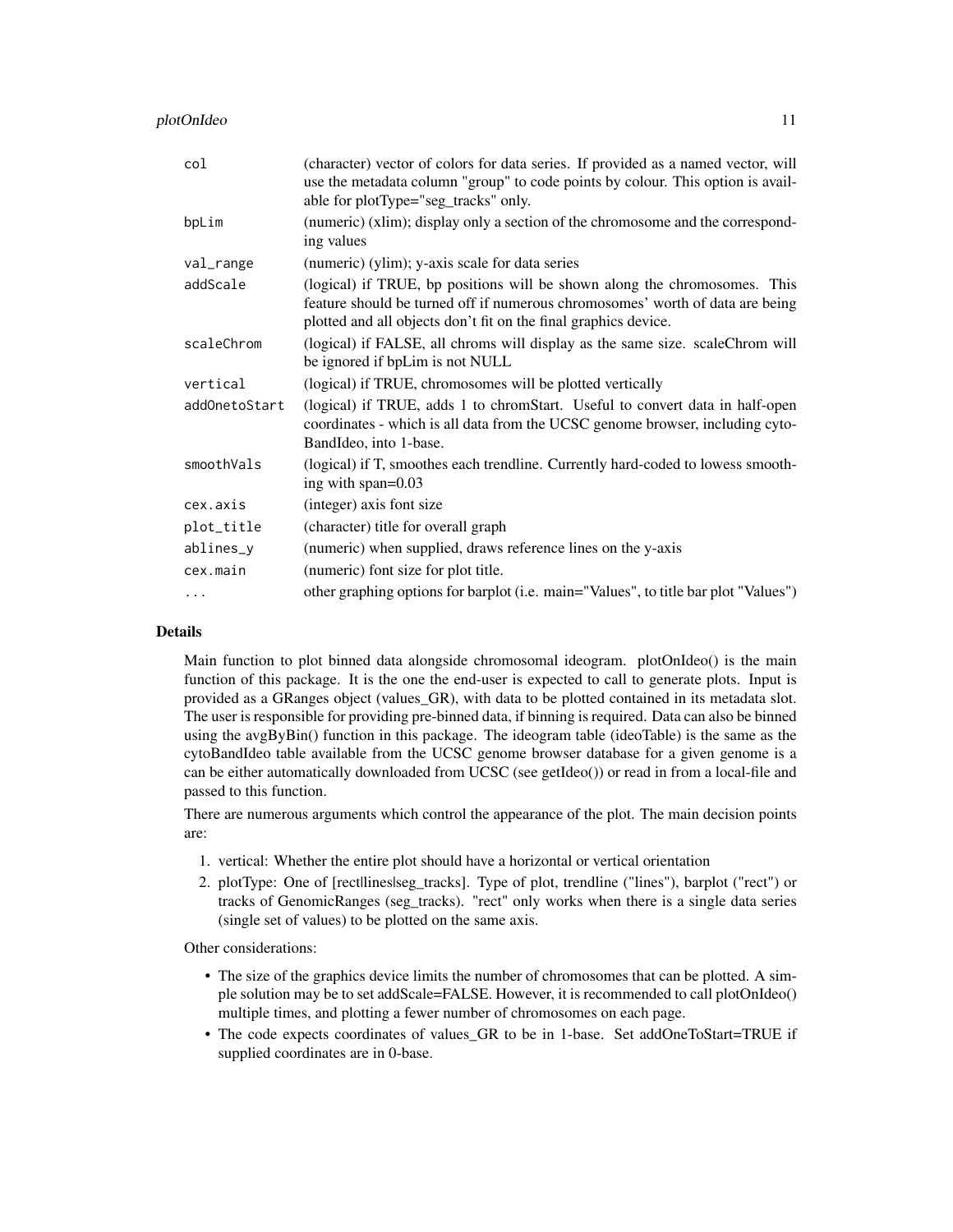#### Examples

```
data(binned_multiSeries)
data(hg18_ideo)
plotOnIdeo(chrom=seqlevels(binned_multiSeries),
ideoTable=hg18_ideo, values_GR=binned_multiSeries,
value_cols=colnames(mcols(binned_multiSeries)), col=1:5)
```
#### wins *Data for vignette example 1.*

#### Description

A simulated dataseries spanning three chromosomes, and containing five series. The chromosomes are tiled in 1Mb windows.

#### Usage

data(wins)

#### Source

Simulation by Shraddha Pai

#### Examples

data(wins) head(wins)

wins\_discrete *Data for example 2.*

#### Description

Simulated data spanning 3 human chromosomes and varying in a random uniform distribution between -1 and +1.

#### Usage

```
data(wins_discrete)
```
#### Source

Simulated data by Shraddha Pai

```
data(wins_discrete)
head(wins_discrete)
```
<span id="page-11-0"></span>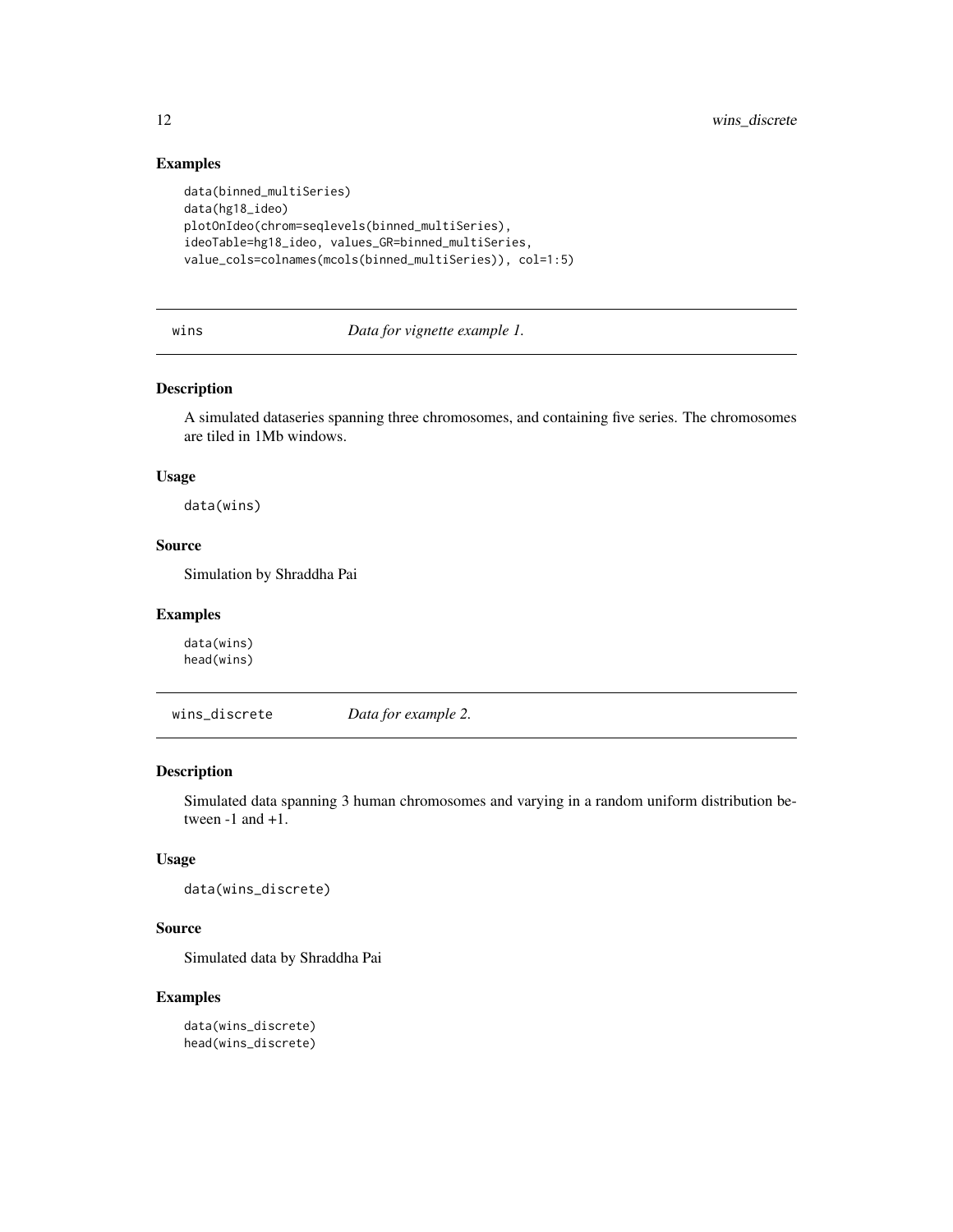#### <span id="page-12-0"></span>Description

Simulated data spanning all human chromosomes. Values follow random uniform distribution between  $-1$  nd  $+1$ .

#### Usage

```
data(wins_entiregenome)
```
#### Source

Simulated data, generated by Shraddha Pai

```
data(wins_entiregenome)
head(wins_entiregenome)
seqlevels(wins_entiregenome)
```